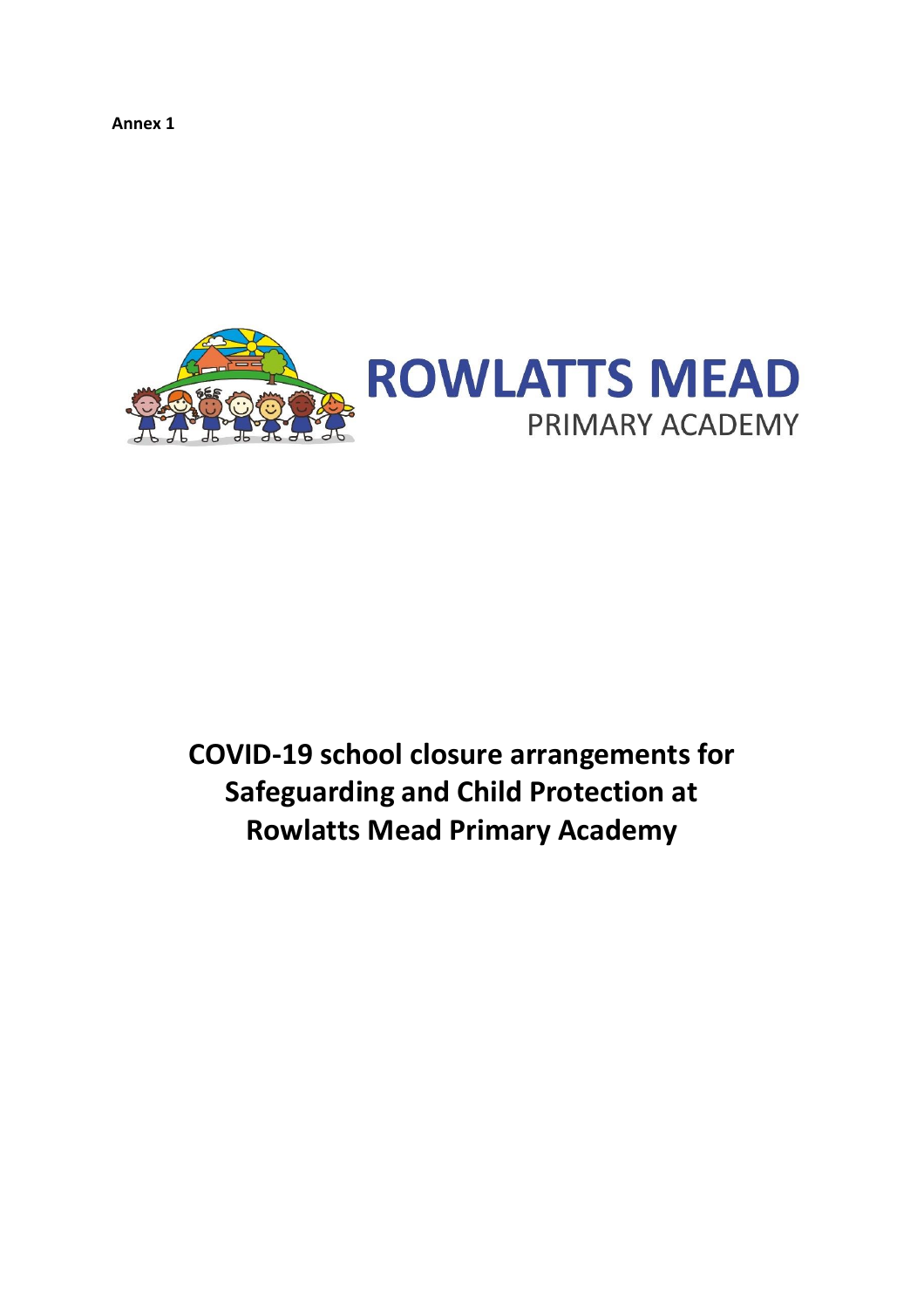**School Name: Rowlatts Mead Primary Policy owner:** Jay Virk **Date: 30th March 2020 Date shared with staff: 30th March 2020**

## <span id="page-1-0"></span>**1. Context**

From 20<sup>th</sup> March 2020 parents were asked by the government to keep their children at home, wherever possible, and for schools to remain open only for those children of workers critical to the COVID-19 response - who absolutely need to attend.

Schools and all childcare providers were asked to provide care for a limited number of children - children who are vulnerable, and children whose parents are critical to the COVID-19 response and cannot be safely cared for at home.

This addendum of the Rowlatts Mead Primary Safeguarding and Child Protection policy contains details of our individual safeguarding arrangements in the following areas: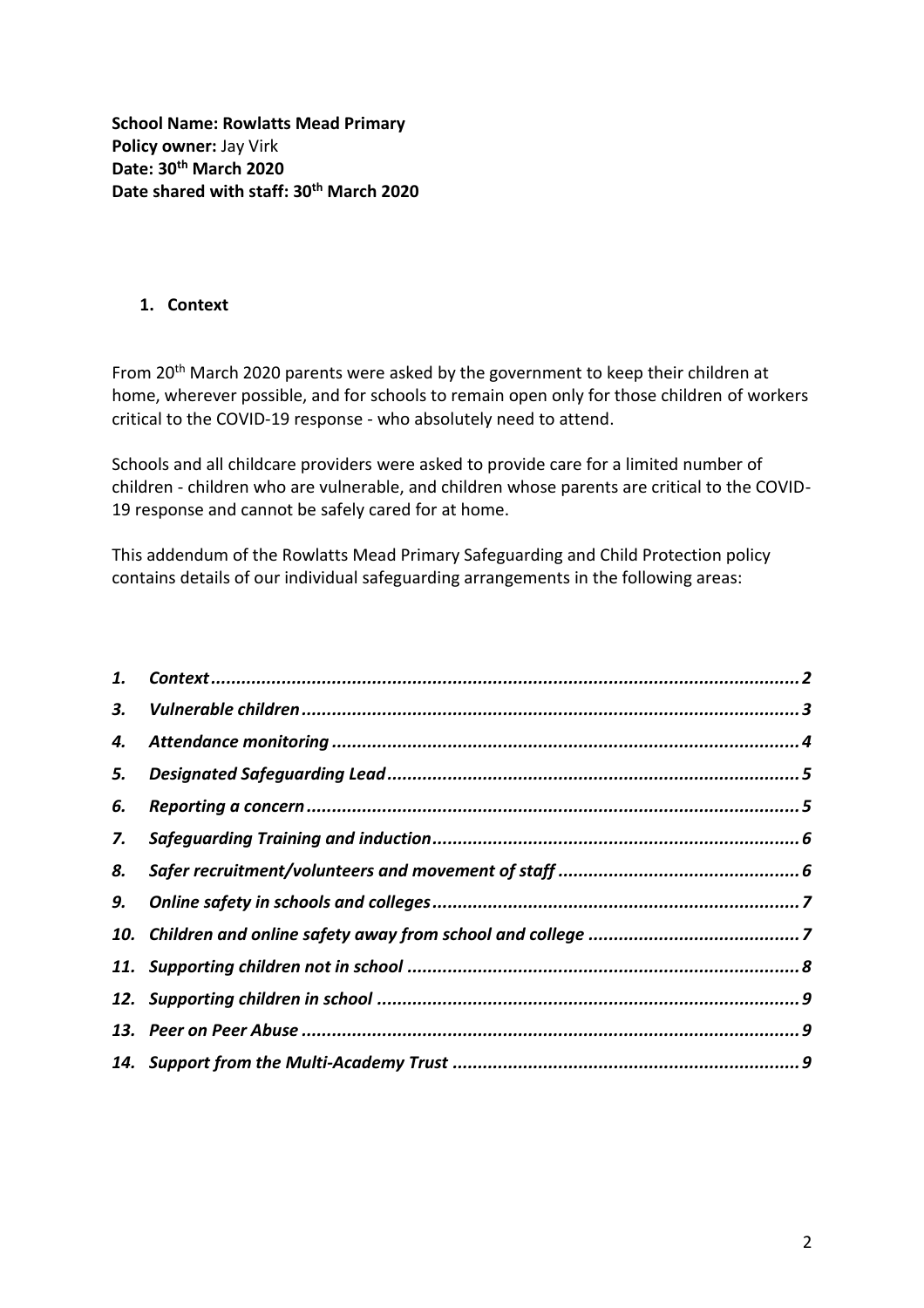#### **Key contacts**

| <b>Role</b>               | <b>Name</b>     | <b>Contact</b><br>number | <b>Email</b>            |
|---------------------------|-----------------|--------------------------|-------------------------|
| Designated                | Jay Virk        | 01162768812              | jvirk@rowlatts-tmet.uk  |
| Safeguarding Lead         |                 | Then being               |                         |
|                           |                 | directed to              |                         |
|                           |                 | mobile $9 - 3$ pm        |                         |
|                           |                 | daily                    |                         |
| <b>Deputy Designated</b>  | Deb Swann       | 01162768812              | dswann@rowlatts-tmet.uk |
| Safeguarding Leads        |                 | Tues & Thur              |                         |
|                           |                 | calls to                 |                         |
|                           |                 | vulnerable               |                         |
|                           |                 | families                 |                         |
| Principal                 | Jay Virk        | 01162768812              | jvirk@rowlatts-tmet.uk  |
| <b>Trust Safeguarding</b> | Mark            |                          | moldman@tmet.uk         |
| Manager                   | Oldman          |                          |                         |
| Chair of Academy          | Sarah           |                          | sridley@tmet.uk         |
| Council                   | Ridley          |                          |                         |
| Safeguarding              | Gemma           |                          |                         |
| Governor / Trustee        | <b>Bhagalia</b> |                          |                         |

#### <span id="page-2-0"></span>**Vulnerable children**

Vulnerable children include those who have a social worker and those children and young people up to the age of 25 with education, health and care (EHC) plans.

Those who have a social worker include children who have a Child Protection Plan and those who are looked after by the Local Authority. A child may also be deemed to be vulnerable if they have been assessed as being in need or otherwise meet the definition in section 17 of the Children Act 1989.

Those with an EHC plan will be risk-assessed in consultation with the Local Authority and parents, to decide whether they need to continue to be offered a school or college place in order to meet their needs, or whether they can safely have their needs met at home. This could include, if necessary, carers, therapists or clinicians visiting the home to provide any essential services. Many children and young people with EHC plans can safely remain at home.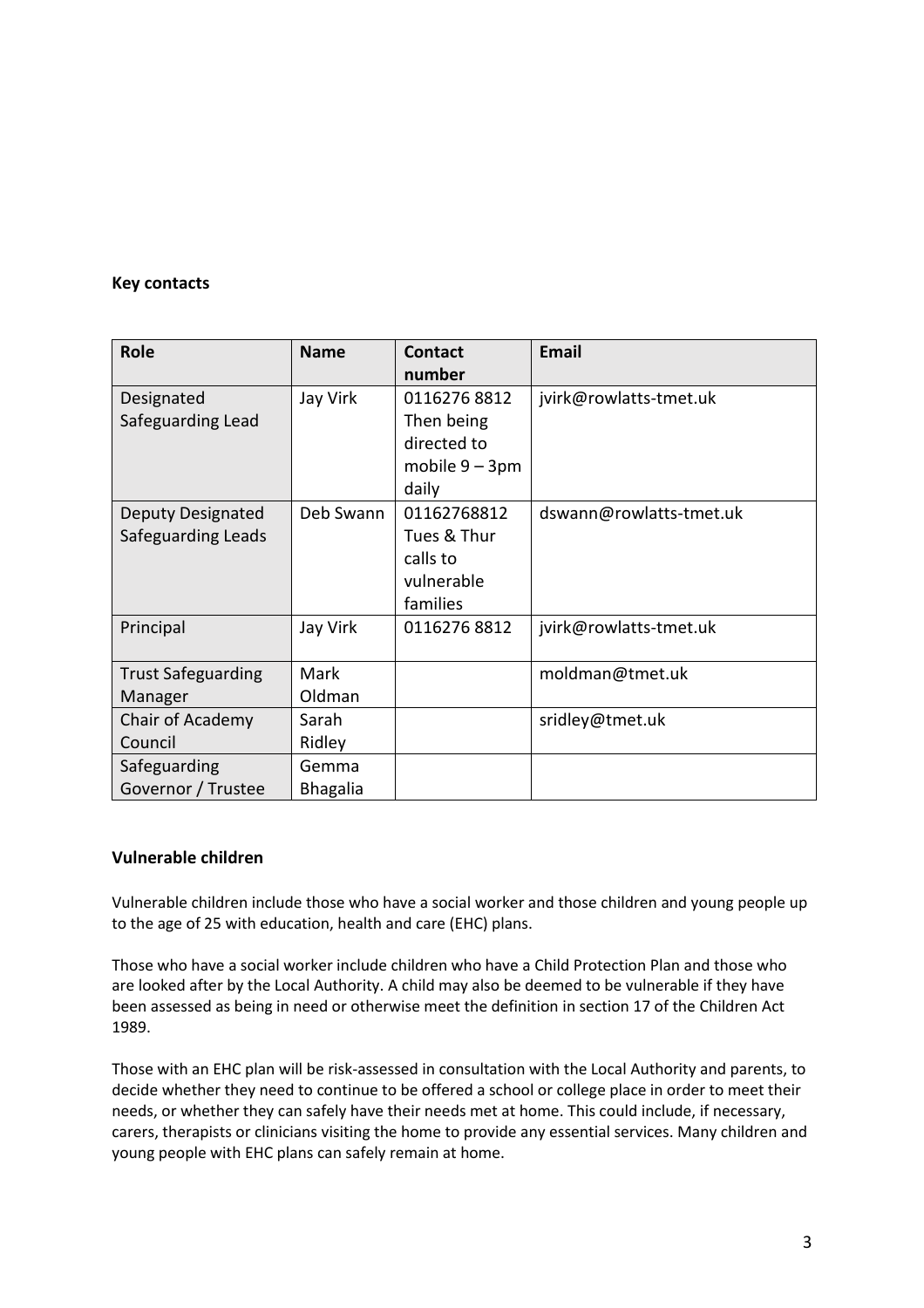Eligibility for free school meals in and of itself should not be the determining factor in assessing vulnerability.

Senior leaders, especially the Designated Safeguarding Lead (and deputy) know who our most vulnerable children are. They have the flexibility to offer a place to those on the edge of receiving children's social care support.

Rowlatts Mead Primary will continue to work with and support children's social workers to help protect vulnerable children. This includes working with and supporting children's social workers and the local authority virtual school head (VSH) for looked-after and previously looked-after children. The lead person for this will be: Jay Virk

There is an expectation that vulnerable children who have a social worker will attend an education setting, so long as they do not have underlying health conditions that put them at increased risk. In circumstances where a parent does not want to bring their child to an education setting, and their child is considered vulnerable, the social worker and Rowlatts Mead Primary will explore the reasons for this directly with the parent.

Where parents are concerned about the risk of the child contracting COVID19, Rowlatts Mead Primary or the social worker will talk through these anxieties with the parent/carer following the advice set out by Public Health England.

Rowlatts Mead Primary will encourage our vulnerable children and young people to attend a school, including remotely if needed.

#### <span id="page-3-0"></span>**Attendance monitoring**

Local authorities and education settings do not need to complete their usual day-to-day attendance processes to follow up on non-attendance.

If Rowlatts Mead Primary has any children in attendance (e.g. because they are vulnerable or their parent(s) / carers are critical workers) we will submit the daily attendance sheet to the DfE by 12 noon - [https://www.gov.uk/government/publications/coronavirus-covid-19-attendance-recording](https://www.gov.uk/government/publications/coronavirus-covid-19-attendance-recording-for-educational-settings)[for-educational-settings](https://www.gov.uk/government/publications/coronavirus-covid-19-attendance-recording-for-educational-settings)

If the school has closed, we will complete the return once as requested by the DfE.

Rowlatts Mead Primary and social workers will agree with parents/carers whether children in need should be attending school – Rowlatts Mead Primary will then follow up on any pupil that they were expecting to attend, who does not. Rowlatts Mead Primary will also follow up with any parent or carer who has arranged care for their child(ren) and the child(ren) subsequently do not attend.

#### HOW WILL THIS LOOK IN YOUR SCHOOL?

To support the above, Rowlatts Mead Primary will, when communicating with parents/carers and carers, confirm emergency contact numbers are correct and ask for any additional emergency contact numbers where they are available. D. Swann (Deputy DSL) will ring vulnerable families every Tuesday and Thursday and log conversations on CPOMS.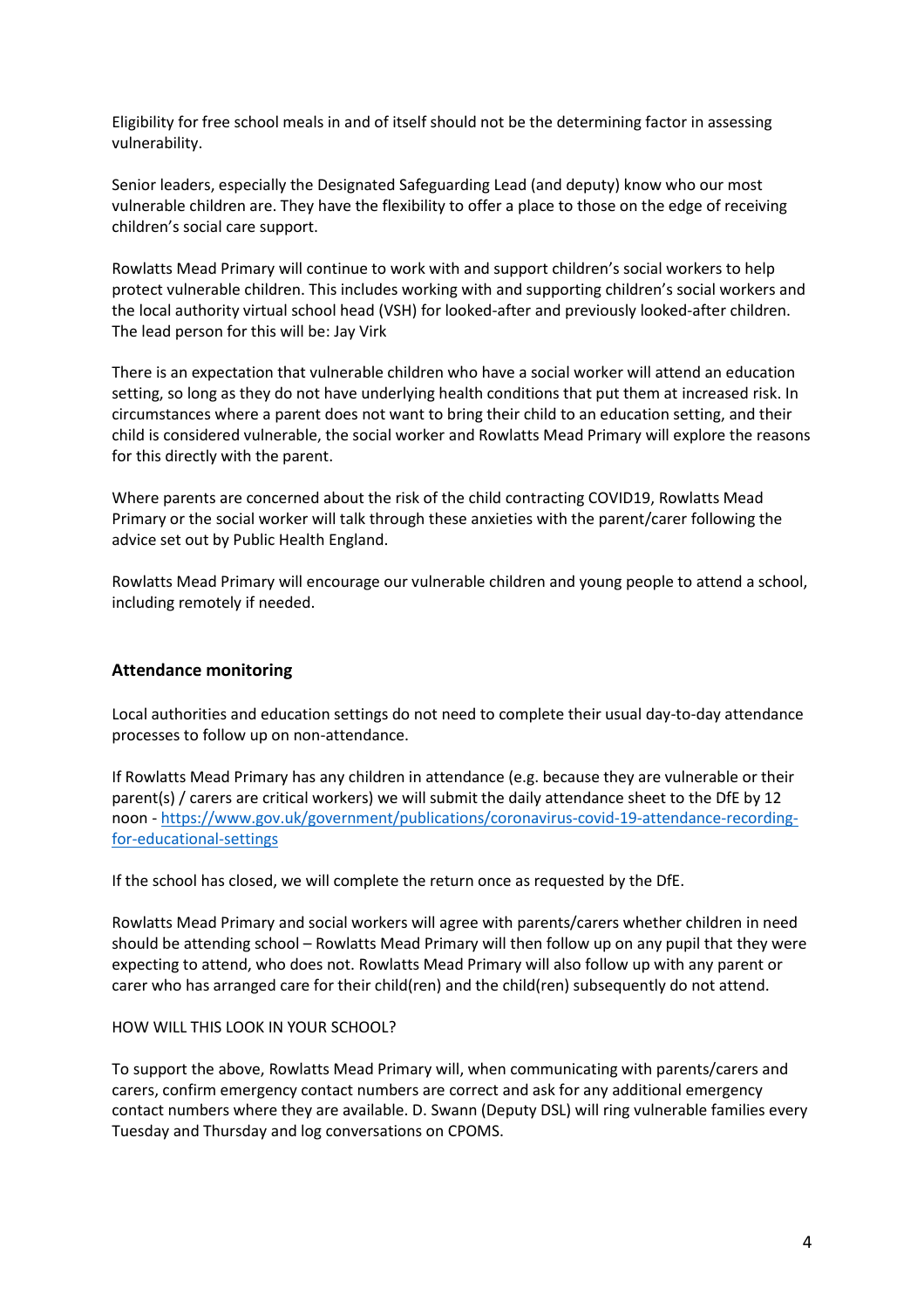In all circumstances where a vulnerable child does not take up their place at school, or discontinues, Rowlatts Mead Primary will notify their social worker.

## <span id="page-4-0"></span>**Designated Safeguarding Lead**

Rowlatts Mead Primary has a Designated Safeguarding Lead (DSL) and a Deputy DSL.

The Designated Safeguarding Lead is: Ms Jay Virk

The Deputy Designated Safeguarding Lead is: Mrs Deb Swann

The optimal scenario is to have a trained DSL (or deputy) available on site. Where this is not the case a trained DSL (or deputy) will be available to be contacted via phone or online video - for example when working from home.

Where a trained DSL (or deputy) is not on site, in addition to the above, a senior leader will assume responsibility for co-ordinating safeguarding on site.

This might include updating and managing access to child protection online management system, CPOMS and liaising with the offsite DSL (or deputy) and as required liaising with children's social workers where they require access to children in need and/or to carry out statutory assessments at the school or college.

It is important that all Rowlatts Mead Primary staff and volunteers have access to a trained DSL (or deputy). On each day, the staff on site will be made aware of who that person is and how to contact them.

The DSL will continue to engage with social workers, and attend all multi-agency meetings, which can be done remotely.

## <span id="page-4-1"></span>**Reporting a concern**

Where staff have a concern about a child, they should continue to follow the process outlined in the school Safeguarding Policy, this includes making a report via CPOMS, which can be done remotely.

In the unlikely event that a member of staff cannot access their CPOMS from home, they should email the Designated Safeguarding Lead, Principal and the Trust Safeguarding Manager. This will ensure that the concern is received.

Staff are reminded of the need to report any concern immediately and without delay.

Where staff are concerned about an adult working with children in the school, they should use a yellow form to report the concern to the headteacher. If there is a requirement to make a notification to the headteacher whilst away from school, this should be done verbally and followed up with an email to the headteacher.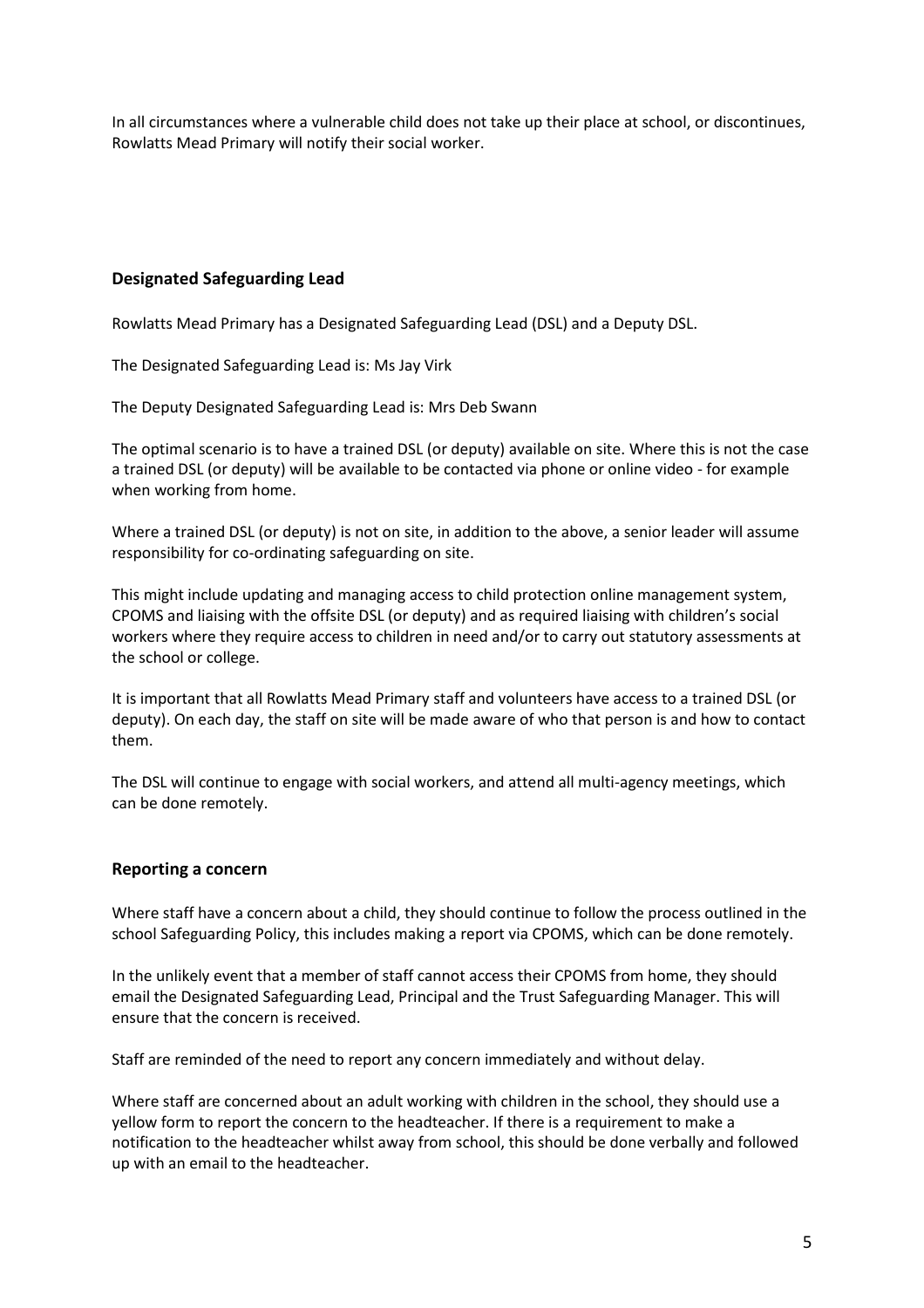Concerns around the Principal should be directed to the CEO: Carolyn Robson

<span id="page-5-0"></span>The Multi-Academy Trust will continue to offer support in the process of managing allegations.

# **Safeguarding Training and induction**

DSL training is very unlikely to take place unlikely to take place whilst there remains a threat of the COVID 19 virus.

For the period COVID-19 measures are in place, a DSL (or deputy) who has been trained will continue to be classed as a trained DSL (or deputy) even if they miss their refresher training.

All existing school staff have had safeguarding training and have read part 1 of Keeping Children Safe in Education (2019). The DSL should communicate with staff any new local arrangements, so they know what to do if they are worried about a child.

Where new staff are recruited, or new volunteers enter Rowlatts Mead Primary, they will continue to be provided with a safeguarding induction.

If staff are deployed from another education or children's workforce setting to our school, we will take into account the DfE supplementary guidance on safeguarding children during the COVID-19 pandemic and will accept portability as long as the current employer confirms in writing that:-

- the individual has been subject to an enhanced DBS and children's barred list check
- there are no known concerns about the individual's suitability to work with children
- there is no ongoing disciplinary investigation relating to that individual

For movement within the Trust, schools should seek assurance from the TMET HR Manager, Isobel Farley that the member of staff has received appropriate safeguarding training.

Upon arrival, they will be given a copy of the receiving setting's child protection policy, confirmation of local processes and confirmation of DSL arrangements.

# <span id="page-5-1"></span>**Safer recruitment/volunteers and movement of staff**

It remains essential that people who are unsuitable are not allowed to enter the children's workforce or gain access to children. When recruiting new staff, Rowlatts Mead Primary will continue to follow the relevant safer recruitment processes for their setting, including, as appropriate, relevant sections in part 3 of Keeping Children Safe in Education (2019) (KCSIE).

In response to COVID-19, the Disclosure and Barring Service (DBS) has made changes to its guidance on standard and enhanced DBS ID checking to minimise the need for face-to-face contact.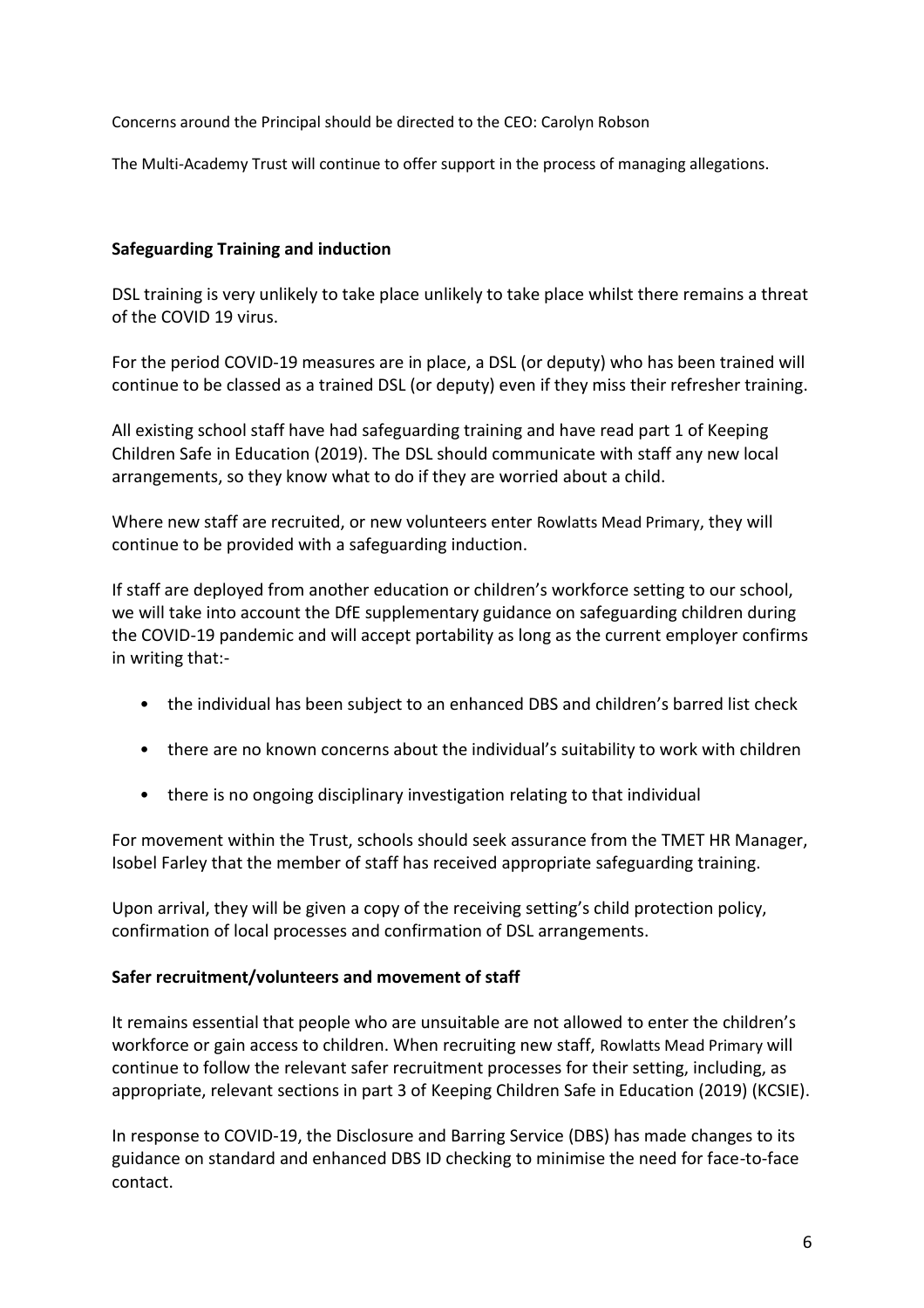If staff are deployed from another education or children's workforce setting to our school, we will take into account the DfE supplementary guidance on safeguarding children during the COVID-19 pandemic and will accept portability as long as the current employer confirms in writing that:-

- the individual has been subject to an enhanced DBS and children's barred list check
- there are no known concerns about the individual's suitability to work with children
- there is no ongoing disciplinary investigation relating to that individual

Where Rowlatts Mead Primary are utilising volunteers, we will continue to follow the checking and risk assessment process as set out in paragraphs 167 to 172 of KCSIE. Under no circumstances will a volunteer who has not been checked be left unsupervised or allowed to work in regulated activity.

Rowlatts Mead Primary will continue to follow the legal duty to refer to the DBS anyone who has harmed or poses a risk of harm to a child or vulnerable adult. Full details can be found at paragraph 163 of KCSIE.

Rowlatts Mead Primary will continue to consider and make referrals to the Teaching Regulation Agency (TRA) as per paragraph 166 of KCSIE and the TRA's 'Teacher misconduct advice for making a referral.

During the COVID-19 period all referrals should be made by emailing [Misconduct.Teacher@education.gov.uk](mailto:Misconduct.Teacher@education.gov.uk)

Whilst acknowledging the challenge of the current National emergency, it is essential from a safeguarding perspective that any school is aware, on any given day, which staff/volunteers will be in the school or college, and that appropriate checks have been carried out, especially for anyone engaging in regulated activity. As such, Rowlatts Mead Primary will continue to keep the single central record (SCR) up to date as outlined in paragraphs 148 to 156 in KCSIE.

# <span id="page-6-0"></span>**Online safety in schools and colleges**

Rowlatts Mead Primary will continue to provide a safe environment, including online. This includes the use of an online filtering system.

Where students are using computers in school, appropriate supervision will be in place.

# <span id="page-6-1"></span>**Children and online safety away from school and college**

It is important that all staff who interact with children, including online, continue to look out for signs a child may be at risk. Any such concerns should be dealt with as per the Child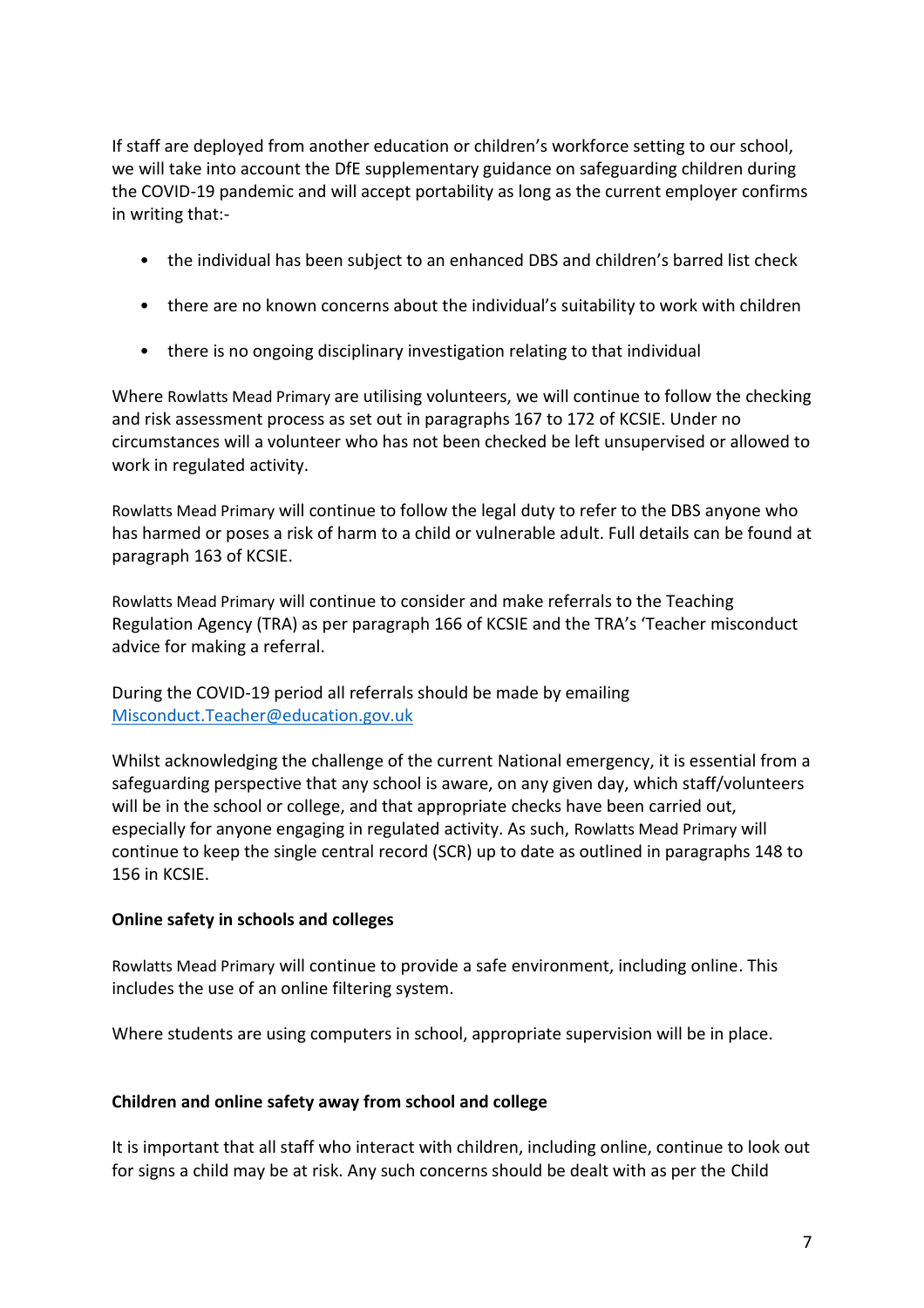Protection Policy and where appropriate referrals should still be made to children's social care and as required, the police.

Online teaching should follow the same principles as set out in the MAT code of conduct.

Rowlatts Mead Primary will ensure any use of online learning tools and systems is in line with privacy and data protection/GDPR requirements.

Below are some things to consider when delivering virtual lessons, especially where webcams are involved:

- No 1:1s, groups only
- Staff and children must wear suitable clothing, as should anyone else in the household.
- Any computers used should be in appropriate areas, for example, not in bedrooms; and the background should be blurred.
- The live class should be recorded so that if any issues were to arise, the video can be reviewed.
- Live classes should be kept to a reasonable length of time, or the streaming may prevent the family 'getting on' with their day.
- Language must be professional and appropriate, including any family members in the background.
- Staff must only use platforms specified by senior managers and approved by our IT network manager / provider to communicate with pupils
- Staff should record, the length, time, date and attendance of any sessions held.

# <span id="page-7-0"></span>**Supporting children not in school**

Rowlatts Mead Primary is committed to ensuring the safety and wellbeing of all its Children and Young people.

Where the DSL has identified a child to be on the edge of social care support, or who would normally receive pastoral-type support in school, they should ensure that a robust communication plan is in place for that child or young person.

Details of this plan must be recorded on CPOMS, as should a record of contact have made.

The communication plans can include; remote contact, phone contact, door-step visits. Other individualised contact methods should be considered and recorded.

Rowlatts Mead Primary and its DSL will work closely with all stakeholders to maximise the effectiveness of any communication plan.

This plan must be reviewed regularly (at least once a fortnight) and where concerns arise, the DSL will consider any referrals as appropriate.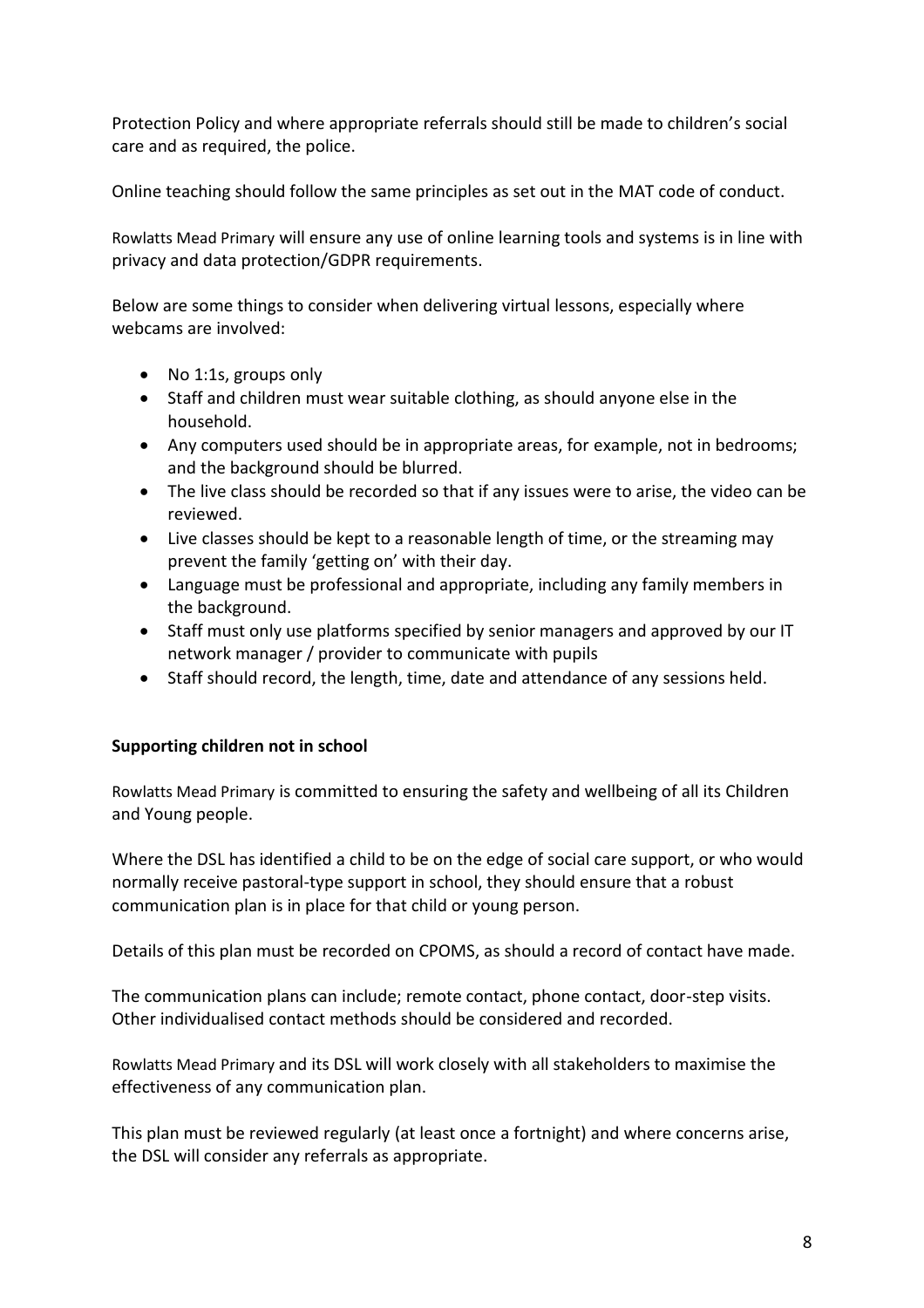The school will share safeguarding messages on its website and social media pages.

Rowlatts Mead Primary recognises that school is a protective factor for children and young people, and the current circumstances, can affect the mental health of pupils and their parents/carers. Teachers at Rowlatts Mead Primary need to be aware of this in setting expectations of pupils' work where they are at home.

## <span id="page-8-0"></span>**Supporting children in school**

Rowlatts Mead Primary is committed to ensuring the safety and wellbeing of all its students.

Rowlatts Mead Primary will continue to be a safe space for all children to attend and flourish. The Principal will ensure that appropriate staff are on site and staff to pupil ratio numbers are appropriate, to maximise safety.

Rowlatts Mead Primary will refer to the Government guidance for education and childcare settings on how to implement social distancing and continue to follow the advice from Public Health England on handwashing and other measures to limit the risk of spread of COVID19.

Rowlatts Mead Primary will ensure that where we care for children of critical workers and vulnerable children on site, we ensure appropriate support is in place for them. This will be bespoke to each child and recorded on CPOMS.

Where Rowlatts Mead Primary has concerns about the impact of staff absence – such as our Designated Safeguarding Lead or first aiders – we will discuss them immediately with the trust.

## <span id="page-8-1"></span>**Peer on Peer Abuse**

Rowlatts Mead Primary recognises that during the closure a revised process may be required for managing any report of such abuse and supporting victims**.** 

Where a school receives a report of peer on peer abuse, they will follow the principles as set out in part 5 of KCSIE and of those outlined within of the Child Protection Policy.

The school will listen and work with the young person, parents/carers and any multi-agency partner required to ensure the safety and security of that young person.

Concerns and actions must be recorded on CPOMS and appropriate referrals made.

## <span id="page-8-2"></span>**Support from the Multi-Academy Trust**